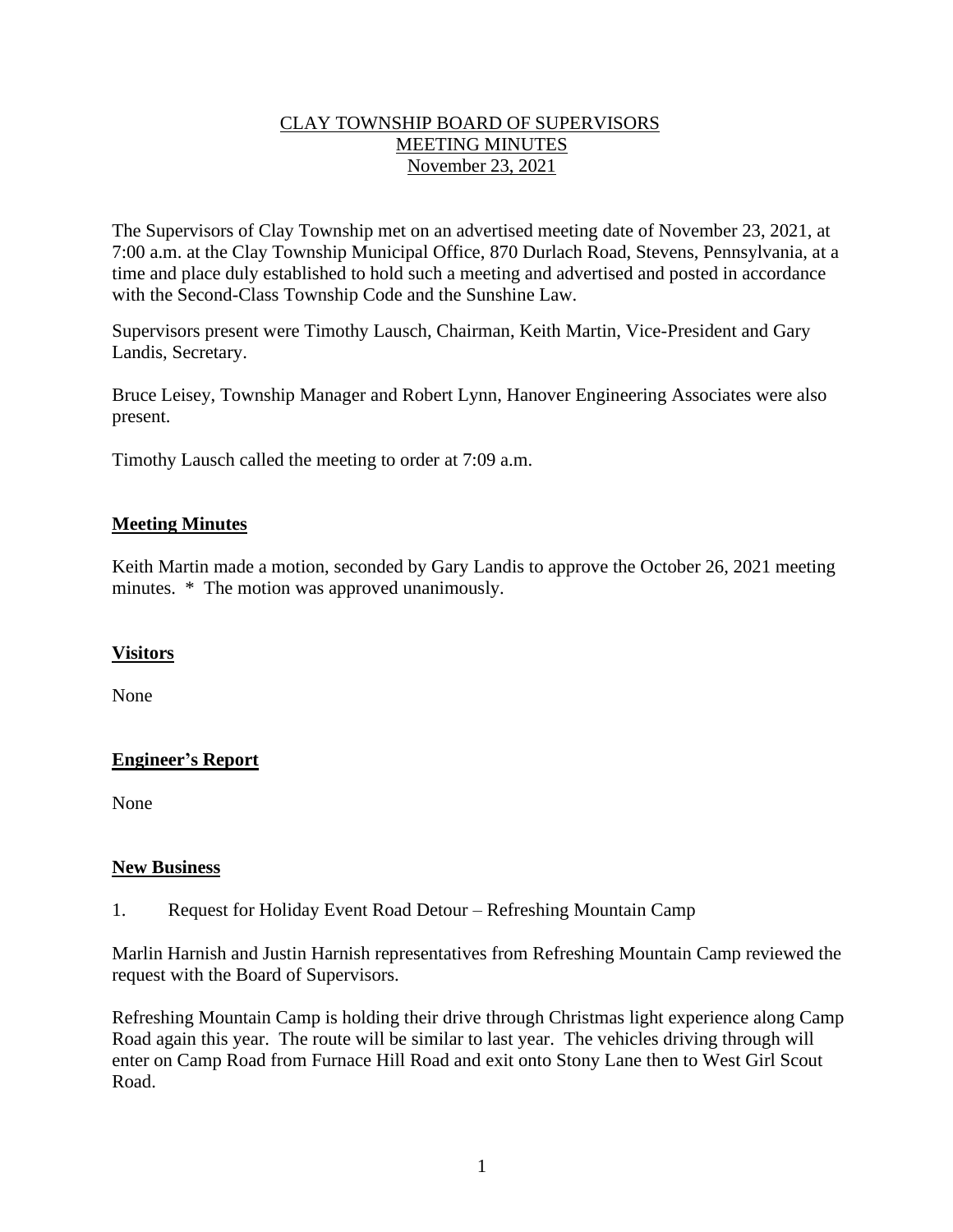In order to reduce congestion at the beginning and ending points, Refreshing Mountain Camp is requesting permission to temporarily post directional signs at the intersection of Forest Hill Road and Stony Lane and close Stony Lane to through traffic at West Girl Scout Road. The signs will direct traffic onto Furnace Hill Road and then onto Camp Road.

The event will be held evenings from 5:00 – 9:00 PM generally weekends (Friday, Saturday and Sunday) from November 26, 2021 till January 9, 2022.

After discussion, Keith Martin made a motion, seconded by Gary Landis to approve installation of temporary directional signs at Stony Lane and Forest Hill Road intersection and close Stony Lane from outside traffic from West Girl Scout Road intersection.

# **Old Business**

1. Ephrata Area Joint Authority Update

Gary Landis updated on the Board of Supervisors on the previous EAJA meeting.

# **New Business**

# 2. Public Works Update

Bruce Leisey reviewed the Hackman Road base repair project with the Board of Supervisors. There was concern with the unevenness of the patches. Bob Lynn explained that the patches were completed by hand and will not be as smooth as if they were done by paver. Bob is not concerned since the road and patches will be milled to relocate the crown of the road as a part of the widening project scheduled for 2022.

3. Approve and Execute Opening Bank Account for ARPA Funds

Bruce Leisey reviewed with the Board of Supervisors.

Gary Landis made a motion seconded by Keith Martin to approve opening an account with PLIGT for the ARPA funds received by the Township with two signatures required. Bruce Leisey, Keith Martin and Gray Landis were approved as a signer on the account. \* The motion was unanimously approved.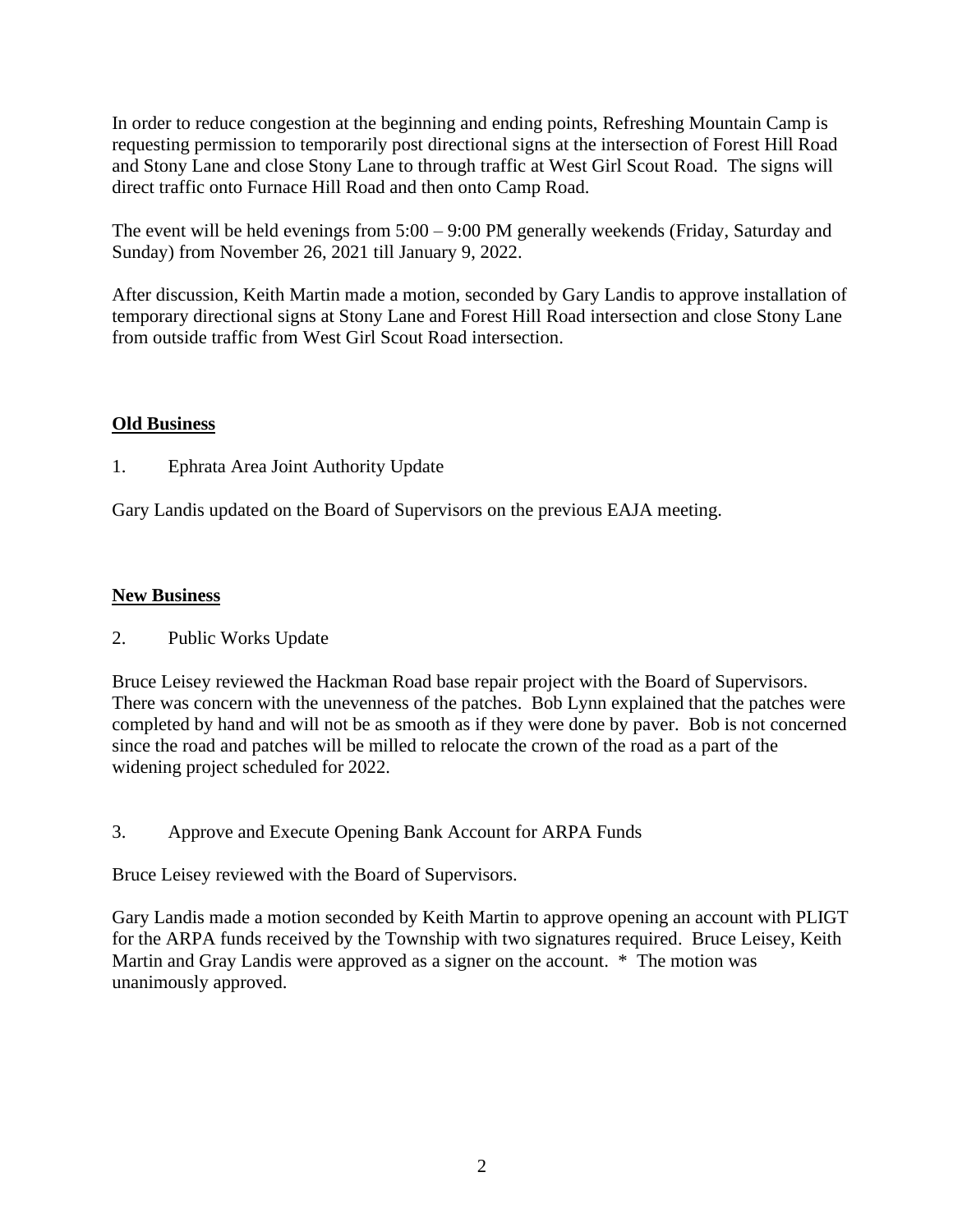4. Approve Change of Banking Account for Tax Collector Funds

Bruce Leisey reviewed with the Tax Collector's request with the Board of Supervisors.

Keith Martin made a motion, seconded Gary Landis to approve opening an account at Bank of Bird-in-Hand for the Tax Collector's funds with one signature required. Bruce Leisey and Deb Zerbe were approved as signers on the account.  $*$  The motion was unanimously approved.

5. Approve Contribution of Funds Towards Purchase of Fire Equipment

Keith Martin made a motion, seconded by Gary Landis to authorize a contribution of \$100,000.00 to the Durlach Mt Airy Fire Company towards the purchase of a new tanker. \* The motion was unanimously approved.

6. Approve Preliminary Budget for Public Inspection

Bruce Leisey reviewed the preliminary 2022 Budget with the Board of Supervisors.

Gary Landis made a motion, seconded by Keith Martin to approve advertising of the preliminary 2022 Budget for public review. \* The motion was unanimously approved.

Gary Landis made a motion, seconded by Keith Martin to approve advertising of a special meeting on December 22, 2021 to approve the 2022 Budget. \* The motion was unanimously approved.

7. Discussion and Possible Approval of Purchase of Dump Truck, Salt Spreader and Snowplow

After discussion, this item was tabled due to the difficulty in getting quotes.

# 8. Manager Update

This item was tabled until the next meeting.